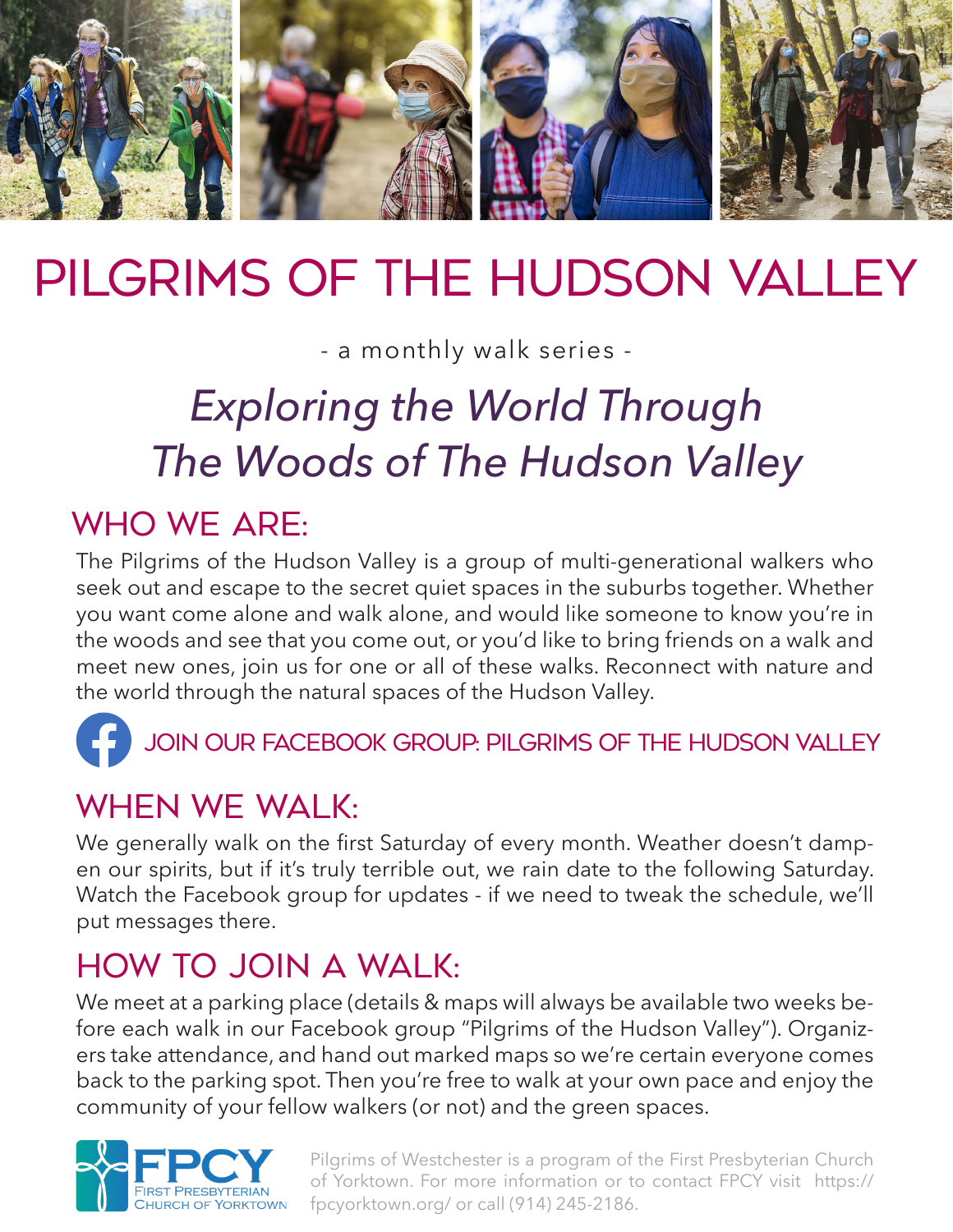# Pilgrim's progress (The schedule):

## *May 1, 2021 - Inaugural Walk!*



#### **Rockefeller State Park Preserve - Sleepy Hollow 12 PM**

Meet at the Swan Lake Visitor Center and walk the not-toosteep trails that were once a private park for the Rockefellers no theme, this is just a "get-to-know-you" walk. [41.113396N, 73.834835W]

## *June 5, 2021 - A Walk With A View*



duct waterfall. Continue on to the Briarcliff/Peekskill Trailway.

#### **Candlewood Hill, Fahnestock State Park - Putnam Valley 12PM**

A quiet, not-too-difficult trail to a summit offering views in all directions, perfect for quiet reflection and spiritual renewal. The climb has a few rocky, scrambly bits, but is quite manageable for moderately active kids and adults—and pups, too! There are also opportunities to explore lakes, and the old, abandoned iron mines located in the park. Meet at the northern end of the paved portion of Bell Hollow Road. [41.41471N, 73.85412W]

## *July 10, 2021 - Hike and Gorge*



#### **Depew Park/Blue Mountain Reservation - Peekskill 2 PM**

Hidden in the midst of busy Peekskill are 1500 acres of unspoiled natural beauty. Walk a hand selected section of the 24 miles worth of trails and finish in Depew Park and "gorge" on foodtruck fare. Meet at the Peekskill Pool parking lot. [41.16511N 73.55100W]

### *August 7, 2021 - Midsummer Sound Healing*



#### **Sal J. Prezioso Mountain Lakes Park - North Salem 5:30 PM**

Mountain Lakes Park is a charming, quiet spot. We'll provide you with a map that will take you through some magical places in the park with sound healing experiences that will soothe and delight. Enter at the park office and meet at the white trailhead parking lot. [41.226248N, 73.85749W]